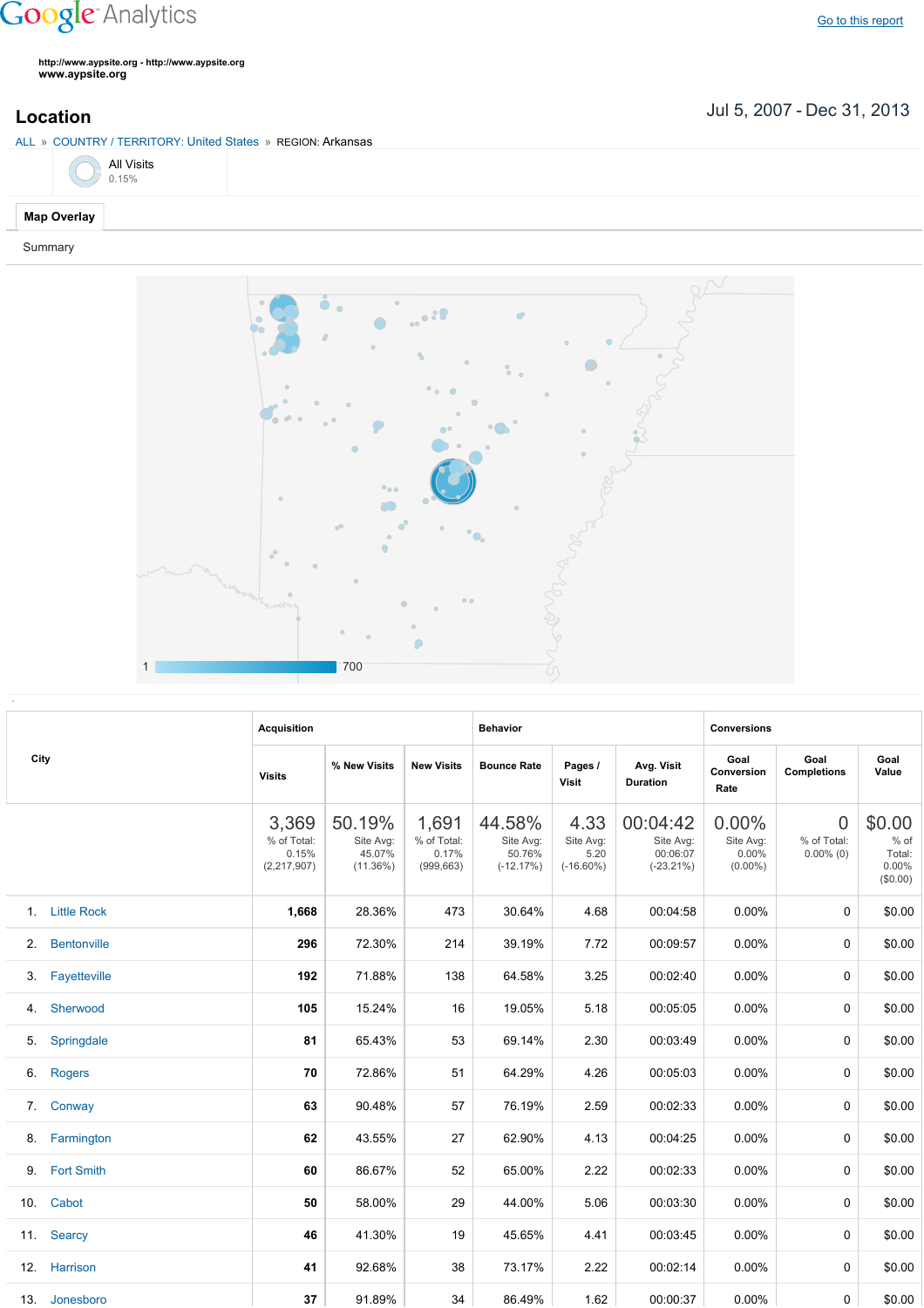|     | 14. Mountain Home                | 37             | 72.97%  | 27             | 72.97%  | 2.35  | 00:03:54 | 0.00%    | 0           | \$0.00 |
|-----|----------------------------------|----------------|---------|----------------|---------|-------|----------|----------|-------------|--------|
| 15. | <b>North Little Rock</b>         | 36             | 69.44%  | 25             | 61.11%  | 3.92  | 00:02:58 | $0.00\%$ | 0           | \$0.00 |
| 16. | <b>Hot Springs National Park</b> | 35             | 91.43%  | 32             | 74.29%  | 2.60  | 00:02:14 | 0.00%    | 0           | \$0.00 |
|     | 17. Siloam Springs               | 28             | 75.00%  | 21             | 78.57%  | 3.54  | 00:03:40 | 0.00%    | 0           | \$0.00 |
| 18. | <b>Prairie Grove</b>             | 26             | 84.62%  | 22             | 61.54%  | 3.35  | 00:03:41 | 0.00%    | 0           | \$0.00 |
| 19. | Russellville                     | 26             | 88.46%  | 23             | 84.62%  | 1.69  | 00:01:23 | 0.00%    | 0           | \$0.00 |
| 20. | <b>Eureka Springs</b>            | 24             | 83.33%  | 20             | 58.33%  | 2.17  | 00:02:47 | 0.00%    | 0           | \$0.00 |
| 21. | Jacksonville                     | 22             | 86.36%  | 19             | 72.73%  | 2.23  | 00:03:43 | 0.00%    | 0           | \$0.00 |
|     | 22. Lowell                       | 22             | 63.64%  | 14             | 45.45%  | 3.91  | 00:06:02 | $0.00\%$ | 0           | \$0.00 |
|     | 23. Arkansas State University    | 17             | 100.00% | 17             | 70.59%  | 2.00  | 00:01:03 | $0.00\%$ | 0           | \$0.00 |
|     | 24. Danville                     | 15             | 73.33%  | 11             | 46.67%  | 5.27  | 00:07:21 | $0.00\%$ | 0           | \$0.00 |
| 25. | <b>El Dorado</b>                 | 15             | 86.67%  | 13             | 53.33%  | 3.93  | 00:03:16 | 0.00%    | 0           | \$0.00 |
|     | 26. Hot Springs                  | 15             | 46.67%  | $\overline{7}$ | 40.00%  | 3.33  | 00:05:00 | 0.00%    | 0           | \$0.00 |
| 27. | <b>Pine Bluff</b>                | 14             | 85.71%  | 12             | 92.86%  | 1.29  | 00:00:07 | 0.00%    | 0           | \$0.00 |
| 28. | <b>Barling</b>                   | 13             | 84.62%  | 11             | 38.46%  | 6.46  | 00:07:38 | 0.00%    | 0           | \$0.00 |
| 29. | <b>Malvern</b>                   | 13             | 53.85%  | 7              | 38.46%  | 5.92  | 00:05:54 | 0.00%    | $\mathbf 0$ | \$0.00 |
|     | 30. Flippin                      | 12             | 66.67%  | 8              | 50.00%  | 4.25  | 00:02:57 | $0.00\%$ | 0           | \$0.00 |
|     | 31. Maumelle                     | 12             | 100.00% | 12             | 41.67%  | 4.25  | 00:04:53 | 0.00%    | 0           | \$0.00 |
| 32. | Van Buren                        | 12             | 100.00% | 12             | 83.33%  | 1.25  | 00:00:11 | 0.00%    | 0           | \$0.00 |
|     | 33. Arkadelphia                  | 10             | 90.00%  | 9              | 90.00%  | 1.10  | 00:00:01 | 0.00%    | 0           | \$0.00 |
|     | 34. Benton                       | 9              | 88.89%  | 8              | 77.78%  | 1.89  | 00:02:02 | 0.00%    | 0           | \$0.00 |
| 35. | Greenbrier                       | 8              | 100.00% | 8              | 75.00%  | 1.50  | 00:00:42 | 0.00%    | 0           | \$0.00 |
| 36. | <b>West Memphis</b>              | 8              | 75.00%  | 6              | 75.00%  | 1.50  | 00:00:28 | $0.00\%$ | $\mathbf 0$ | \$0.00 |
| 37. | <b>Cherokee Village</b>          | 7              | 57.14%  | 4              | 42.86%  | 6.86  | 00:12:09 | $0.00\%$ | 0           | \$0.00 |
| 38. | Tontitown                        | $\overline{7}$ | 57.14%  | 4              | 85.71%  | 1.14  | 00:00:21 | $0.00\%$ | 0           | \$0.00 |
| 39. | <b>Bryant</b>                    | 6              | 83.33%  | 5              | 66.67%  | 1.67  | 00:01:00 | $0.00\%$ | 0           | \$0.00 |
| 40. | Clarksville                      | 6              | 100.00% | 6              | 83.33%  | 1.17  | 00:00:33 | 0.00%    | 0           | \$0.00 |
| 41. | Paragould                        | 6              | 50.00%  | 3              | 33.33%  | 10.50 | 00:09:11 | 0.00%    | 0           | \$0.00 |
| 42. | Berryville                       | 5              | 60.00%  | 3              | 40.00%  | 9.80  | 00:15:58 | 0.00%    | 0           | \$0.00 |
|     | 43. Camden                       | 5              | 60.00%  | 3              | 60.00%  | 1.40  | 00:01:34 | 0.00%    | 0           | \$0.00 |
| 44. | <b>Clinton</b>                   | 5              | 100.00% | 5              | 100.00% | 1.00  | 00:00:00 | 0.00%    | 0           | \$0.00 |
| 45. | <b>Fairfield Bay</b>             | 5              | 40.00%  | $\overline{a}$ | 60.00%  | 1.40  | 00:02:09 | 0.00%    | 0           | \$0.00 |
| 46. | <b>Heber Springs</b>             | 5              | 100.00% | 5              | 100.00% | 1.00  | 00:00:00 | 0.00%    | $\mathbf 0$ | \$0.00 |
|     | 47. Mountain View                | 5              | 100.00% | 5              | 60.00%  | 2.00  | 00:01:11 | 0.00%    | 0           | \$0.00 |
| 48. | <b>Batesville</b>                | 4              | 100.00% | 4              | 50.00%  | 1.50  | 00:00:44 | 0.00%    | 0           | \$0.00 |
| 49. | Gentry                           | 4              | 100.00% | 4              | 50.00%  | 1.75  | 00:02:30 | 0.00%    | 0           | \$0.00 |
|     | 50. Kensett                      | 4              | 50.00%  | 2              | 25.00%  | 2.25  | 00:00:32 | 0.00%    | 0           | \$0.00 |
|     | 51. Lavaca                       | 4              | 100.00% | 4              | 100.00% | 1.00  | 00:00:00 | 0.00%    | 0           | \$0.00 |
|     | 52. Warren                       | 4              | 100.00% | 4              | 50.00%  | 1.75  | 00:01:02 | 0.00%    | 0           | \$0.00 |
| 53. | De Queen                         | 3              | 100.00% | 3              | 100.00% | 1.00  | 00:00:00 | $0.00\%$ | 0           | \$0.00 |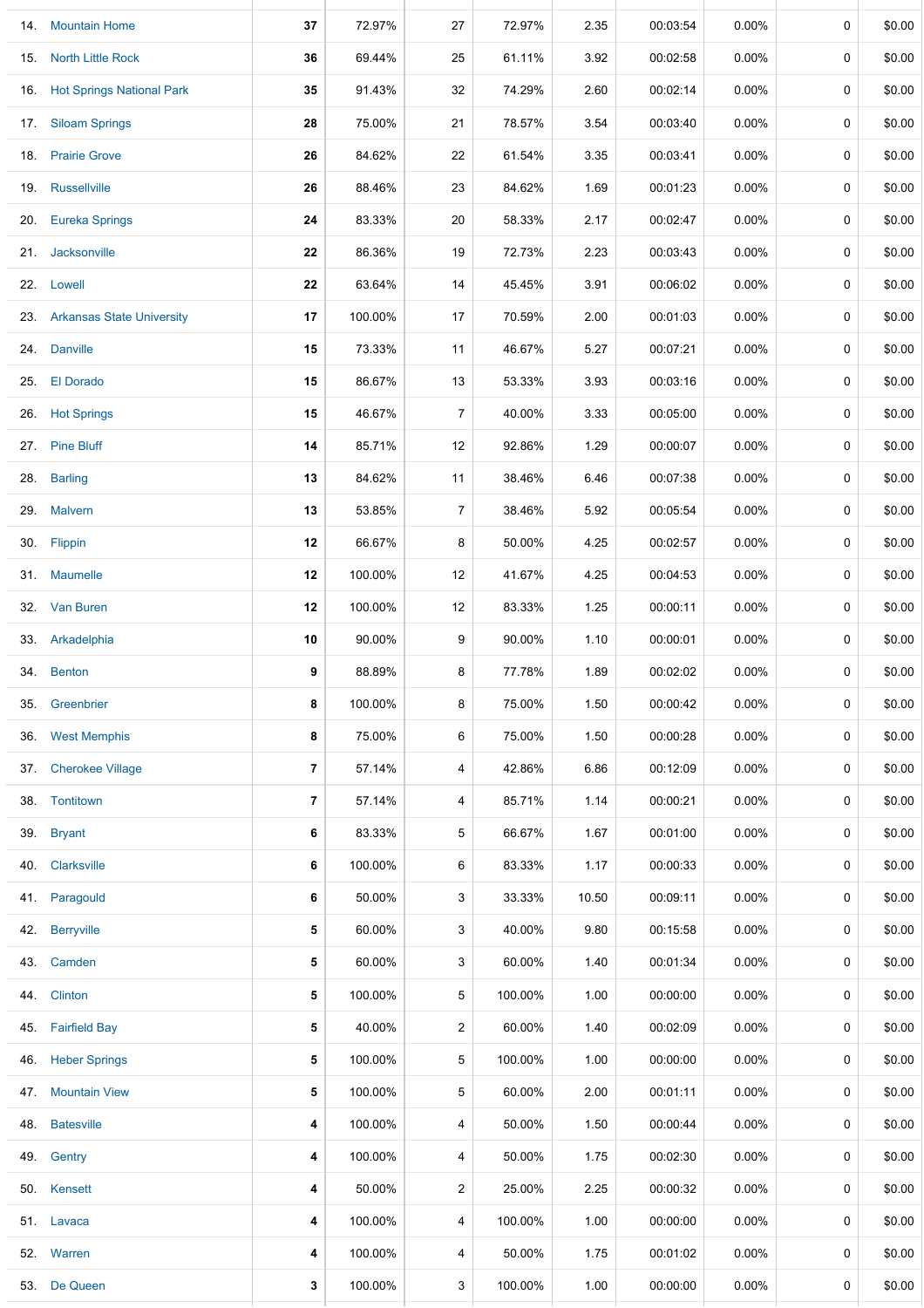|              | 54. Elm Springs            | 3              | 100.00% | 3              | 33.33%   | 1.67 | 00:01:16 | 0.00%    | 0      | \$0.00 |
|--------------|----------------------------|----------------|---------|----------------|----------|------|----------|----------|--------|--------|
|              | 55. Forrest City           | 3              | 100.00% | 3              | 100.00%  | 1.00 | 00:00:00 | $0.00\%$ | 0      | \$0.00 |
|              | 56. Gassville              | 3              | 100.00% | 3              | 0.00%    | 5.33 | 00:19:42 | $0.00\%$ | 0      | \$0.00 |
| 57.          | Glenwood                   | 3              | 100.00% | 3              | 100.00%  | 1.00 | 00:00:00 | $0.00\%$ | 0      | \$0.00 |
|              | 58. Huntsville             | 3              | 100.00% | 3              | 33.33%   | 2.67 | 00:00:40 | $0.00\%$ | 0      | \$0.00 |
| 59.          | Little Rock Air Force Base | 3              | 100.00% | 3              | 100.00%  | 1.00 | 00:00:00 | $0.00\%$ | 0      | \$0.00 |
|              | 60. Marshall               | 3              | 66.67%  | 2              | $0.00\%$ | 6.00 | 00:05:40 | $0.00\%$ | 0      | \$0.00 |
| 61.          | Stuttgart                  | 3              | 100.00% | 3              | 100.00%  | 1.00 | 00:00:00 | $0.00\%$ | 0      | \$0.00 |
|              | 62. Texarkana              | 3              | 100.00% | 3              | 100.00%  | 1.00 | 00:00:00 | $0.00\%$ | 0      | \$0.00 |
| 63.          | <b>Bella Vista</b>         | $\mathbf 2$    | 100.00% | $\overline{a}$ | 100.00%  | 1.00 | 00:00:00 | $0.00\%$ | 0      | \$0.00 |
|              | 64. Gravette               | 2              | 100.00% | $\overline{2}$ | 50.00%   | 1.50 | 00:00:03 | $0.00\%$ | 0      | \$0.00 |
| 65.          | Hardy                      | $\mathbf 2$    | 100.00% | $\overline{a}$ | 100.00%  | 1.00 | 00:00:00 | $0.00\%$ | 0      | \$0.00 |
|              | 66. Hot Springs Village    | 2              | 100.00% | $\overline{2}$ | 50.00%   | 4.00 | 00:00:34 | $0.00\%$ | 0      | \$0.00 |
|              | 67. Hoxie                  | $\mathbf{2}$   | 100.00% | $\overline{2}$ | 100.00%  | 1.00 | 00:00:00 | $0.00\%$ | 0      | \$0.00 |
|              | 68. Jasper                 | $\mathbf{2}$   | 100.00% | $\overline{2}$ | 100.00%  | 1.00 | 00:00:00 | $0.00\%$ | 0      | \$0.00 |
|              | 69. Magnolia               | $\mathbf 2$    | 100.00% | $\overline{a}$ | 100.00%  | 1.00 | 00:00:00 | $0.00\%$ | 0      | \$0.00 |
|              | 70. Nashville              | $\mathbf 2$    | 100.00% | $\overline{a}$ | 50.00%   | 1.50 | 00:00:07 | $0.00\%$ | 0      | \$0.00 |
|              | 71. Ozark                  | 2              | 100.00% | $\overline{2}$ | 50.00%   | 2.50 | 00:07:51 | $0.00\%$ | 0      | \$0.00 |
|              | 72. Paris                  | $\mathbf 2$    | 100.00% | $\overline{2}$ | 50.00%   | 1.50 | 00:00:15 | $0.00\%$ | 0      | \$0.00 |
|              | 73. Sheridan               | 2              | 100.00% | $\overline{2}$ | 100.00%  | 1.00 | 00:00:00 | $0.00\%$ | 0      | \$0.00 |
| 74.          | <b>Stamps</b>              | 2              | 50.00%  | $\mathbf{1}$   | 100.00%  | 1.00 | 00:00:00 | $0.00\%$ | 0      | \$0.00 |
|              | 75. Sulphur Rock           | 2              | 100.00% | 2              | 50.00%   | 3.00 | 00:22:29 | $0.00\%$ | 0      | \$0.00 |
|              | 76. White Hall             | $\mathbf{2}$   | 50.00%  | $\mathbf{1}$   | 50.00%   | 1.50 | 00:09:14 | $0.00\%$ | 0      | \$0.00 |
|              | 77. Yellville              | 2              | 100.00% | $\overline{2}$ | 100.00%  | 1.00 | 00:00:00 | $0.00\%$ | 0      | \$0.00 |
|              | 78. Hampton                | $\mathbf{2}$   | 50.00%  | $\mathbf{1}$   | 100.00%  | 1.00 | 00:00:00 | $0.00\%$ | 0      | \$0.00 |
|              | 79. Alma                   | 1              | 100.00% | $\mathbf{1}$   | 100.00%  | 1.00 | 00:00:00 | $0.00\%$ | 0      | \$0.00 |
|              | 80. Ashdown                | 1              | 100.00% | $\mathbf{1}$   | 100.00%  | 1.00 | 00:00:00 | $0.00\%$ | 0      | \$0.00 |
|              | 81. Bald Knob              | 1              | 100.00% | $\mathbf{1}$   | 100.00%  | 1.00 | 00:00:00 | $0.00\%$ | 0      | \$0.00 |
|              | 82. Beebe                  | 1              | 100.00% | $\mathbf{1}$   | $0.00\%$ | 2.00 | 00:00:40 | $0.00\%$ | 0      | \$0.00 |
|              | 83. Blytheville            | 1              | 100.00% | $\mathbf{1}$   | $0.00\%$ | 2.00 | 00:00:06 | $0.00\%$ | 0      | \$0.00 |
|              | 84. Charleston             | 1              | 100.00% | $\mathbf{1}$   | 100.00%  | 1.00 | 00:00:00 | $0.00\%$ | 0      | \$0.00 |
|              | 85. Dardanelle             | 1              | 100.00% | $\mathbf{1}$   | 100.00%  | 1.00 | 00:00:00 | $0.00\%$ | 0      | \$0.00 |
|              | 86. Friendship             | 1              | 100.00% | $\mathbf{1}$   | 100.00%  | 1.00 | 00:00:00 | $0.00\%$ | 0      | \$0.00 |
|              | 87. Jessieville            | 1              | 100.00% | $\mathbf{1}$   | 100.00%  | 1.00 | 00:00:00 | $0.00\%$ | 0      | \$0.00 |
|              | 88. Lead Hill              | 1              | 100.00% | $\mathbf{1}$   | 100.00%  | 1.00 | 00:00:00 | $0.00\%$ | 0      | \$0.00 |
|              | 89. Lockesburg             | 1              | 100.00% | $\mathbf{1}$   | 100.00%  | 1.00 | 00:00:00 | $0.00\%$ | 0      | \$0.00 |
|              | 90. Mabelvale              | 1              | 100.00% | $\mathbf{1}$   | 100.00%  | 1.00 | 00:00:00 | $0.00\%$ | 0      | \$0.00 |
|              | 91. Marion                 | 1              | 100.00% | $\mathbf{1}$   | 100.00%  | 1.00 | 00:00:00 | $0.00\%$ | 0      | \$0.00 |
|              | 92. Mena                   | 1              | 100.00% | $\mathbf{1}$   | 100.00%  | 1.00 | 00:00:00 | $0.00\%$ | 0      | \$0.00 |
| 93.          | Mountainburg               | 1              | 100.00% | $\mathbf{1}$   | 100.00%  | 1.00 | 00:00:00 | $0.00\%$ | 0      | \$0.00 |
| $Q_{\Delta}$ | Newnort                    | $\blacksquare$ | 100.00% | $\mathbf 1$    | 100.00%  | 1 በበ | 0.0000   | በ በበ%    | $\cap$ | \$0.00 |